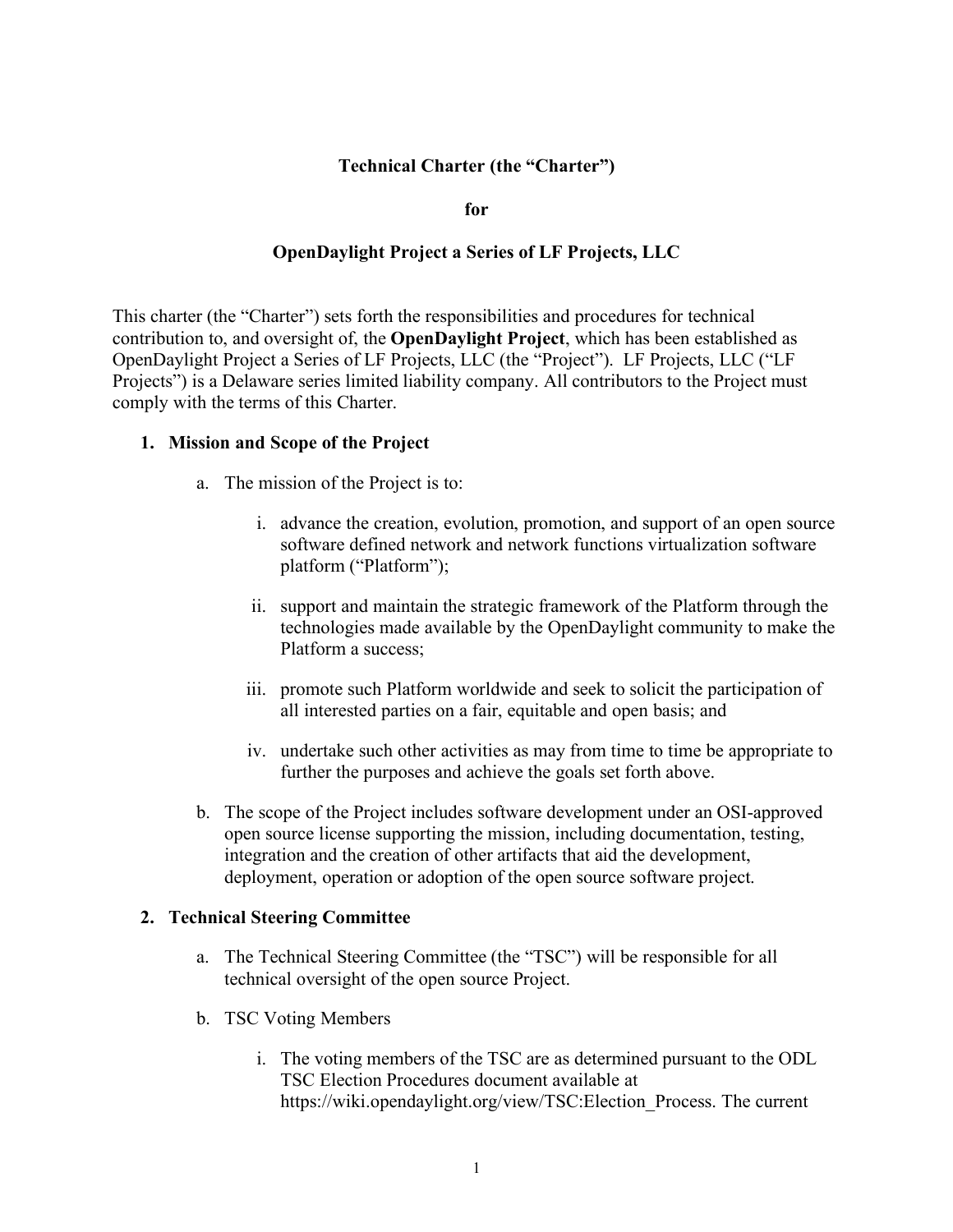voting members of the TSC will be documented on www.opendaylight.org.

- ii. The TSC may amend the TSC Election Procedures from time to time.
- c. Any meetings of the Technical Steering Committee are intended to be open to the public, and can be conducted electronically, via teleconference, or in person.
- d. Technical roles for the Project are as set forth on in the on www.opendaylight.org web site.
- e. Technical participation in the Project is open to anyone so long as they abide by the terms of this Charter.
- f. OpenDaylight projects generally will involve Contributors and Committers. The TSC may adopt or modify roles so long as the roles are documented on www.opnedaylight.org. Unless otherwise documented:
	- i. Contributors include anyone in the technical community that contributes code, documentation, or other technical artifacts to the Project;
	- ii. Committers are Contributors who have earned the ability to modify ("commit") source code, documentation or other technical artifacts in a project's repository; and
	- iii. A Contributor may become a Committer by a majority approval of the existing Committers and approval of the TSC. A Committer may be removed by a majority approval of the other existing Committers.
- g. Participation in the Project through becoming a Contributor and Committer is open to anyone so long as they abide by the terms of this Charter.
- h. The TSC may (1) establish work flow procedures for the submission, approval, and closure/archiving of projects, (2) set requirements for the promotion of Contributors to Committer status, as applicable, and (3) amend, adjust, refine and/or eliminate the roles of Contributors, and Committers, and create new roles, and publicly document any TSC roles, as it sees fit.
- i. The TSC may elect a TSC Chair, who will preside over meetings of the TSC and will serve until their resignation or replacement by the TSC. The TSC Chair, or any other TSC member so designated by the TSC, will serve as the primary communication contact between the Project and the LF Networking Fund of The Linux Foundation.
- j. Responsibilities: The TSC will be responsible for all aspects of oversight relating to the Project, which may include: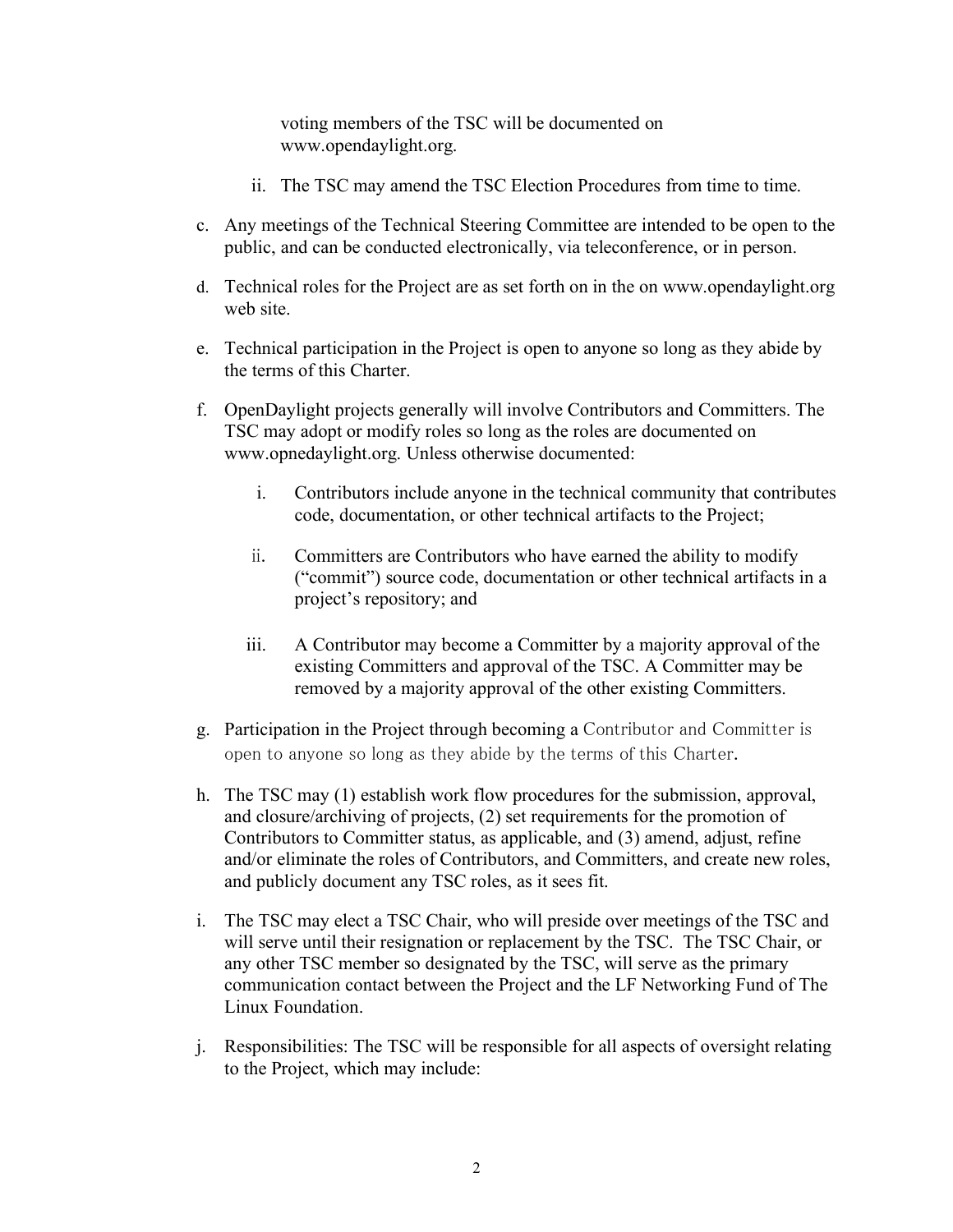- i. coordinating the technical direction of the Project, including the architecture and projects to achieve the Mission and Scope of the Project;
- ii. approving project or system proposals (including, but not limited to, incubation, deprecation, and changes to a sub-project's scope) in accordance with a project lifecycle document to be developed, approved and maintained by the TSC;
- iii. organizing sub-projects and removing projects and facilitating technical coordination (API, data Models etc.) across all projects;
- iv. creating sub-committees or working groups to focus on cross-project technical issues and requirements;
- v. coordinate technical community engagement with the end-user community with respect to requirements, high level architecture, implementation experiences, use cases, etc.;
- vi. amending the Inbound Code Review Policy available on opendaylight.org and approving license exceptions under Section 7.
- vii. communicating with external and industry organizations concerning Project technical matters;
- viii. appointing representatives to work with other open source or open standards communities;
	- ix. establishing community norms, workflows, issuing releases, and security issue reporting policies;
	- x. with approval of the Series Manager, adopting and amending any contribution process or procedure;
	- xi. determining makeup of the voting members of the TSC and establishing election processes for any technical role election or election of members to the TSC and amending the TSC Election Procedures document;
- xii. approving and implementing policies and processes for contributing (to be published on www.opendaylight.org) and coordinating with the Series Manager to resolve matters or concerns that may arise as set forth in Section 7 of this Charter;
- xiii. discussions, seeking consensus, and where necessary, voting on technical matters relating to the code base that affect multiple projects; and
- xiv. coordinating any marketing, events, or communications regarding the Project with the LF Projects Manager or their designee.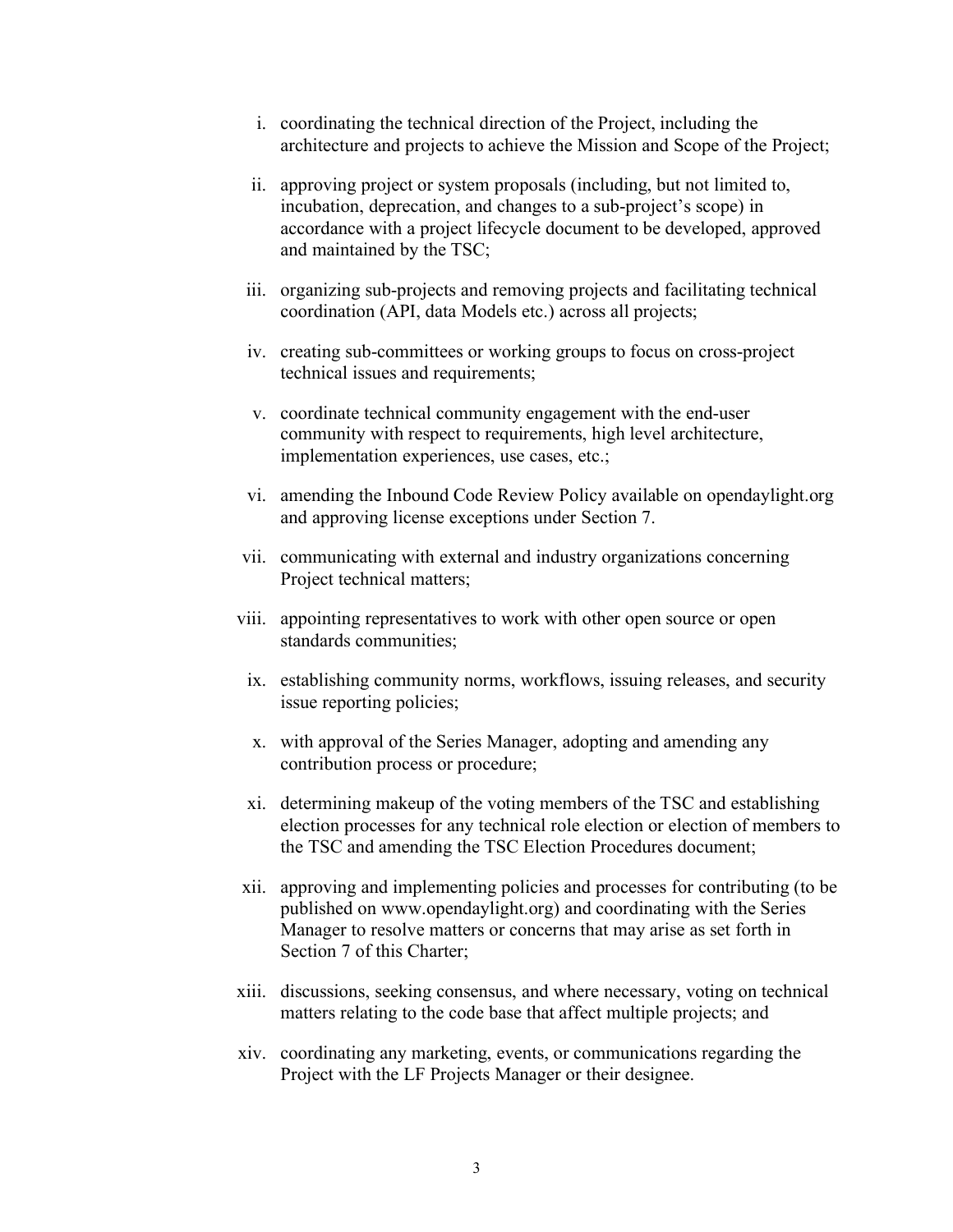## **3. TSC Voting**

- a. While the Project aims to operate as a consensus based community, if any TSC decision requires a vote to move the Project forward, the voting members of the TSC will vote on a one vote per voting member basis.
- b. Quorum for TSC meetings requires at least 50% of all voting members of the TSC to be present. The TSC may continue to meet if quorum is not met, but will be prevented from making any decisions at the meeting.
- c. Except as provided in Section 7.c. and 8.a, decisions by vote at a meeting require a majority vote of those in attendance, provided quorum is met. Decisions made by electronic vote without a meeting require a majority vote of all voting members of the TSC.
- d. The TSC may set limits on the number of votes from any one organization or group of related organizations provided that such limits are approved by the Series Manager and documented on www.opendaylight.org.
- e. In the event a vote cannot be resolved by the TSC, any voting member of the TSC may refer the matter to the Series Manager for assistance in reaching a resolution.

### **4. Compliance with Policies**

- a. This Charter is subject to the Series Agreement for the Project and the Operating Agreement of LF Projects. Contributors will comply with the policies of LF Projects as may be adopted and amended by LF Projects, including, without limitation the policies listed at https://lfprojects.org/policies/.
- b. The TSC may adopt a code of conduct ("CoC") for the Project, which is subject to approval by the Series Manager. Contributors to the Project will comply with the CoC or, in the event that a Project-specific CoC has not been approved, the LF Projects Code of Conduct listed at https://lfprojects.org/policies/.
- c. When amending or adopting any policy applicable to the Project, LF Projects will publish such policy, as to be amended or adopted, on its web site at least 30 days prior to such policy taking effect; provided, however, that in the case of any amendment of the Trademark Policy or Terms of Use of LF Projects, any such amendment is effective upon publication on LF Project's web site.
- d. All participants must allow open participation from any individual or organization meeting the requirements for contributing under this Charter and any policies adopted for all participants by the TSC, regardless of competitive interests. Put another way, the Project community must not seek to exclude any participant based on any criteria, requirement, or reason other than those that are reasonable and applied on a non-discriminatory basis to all participants in the Project community.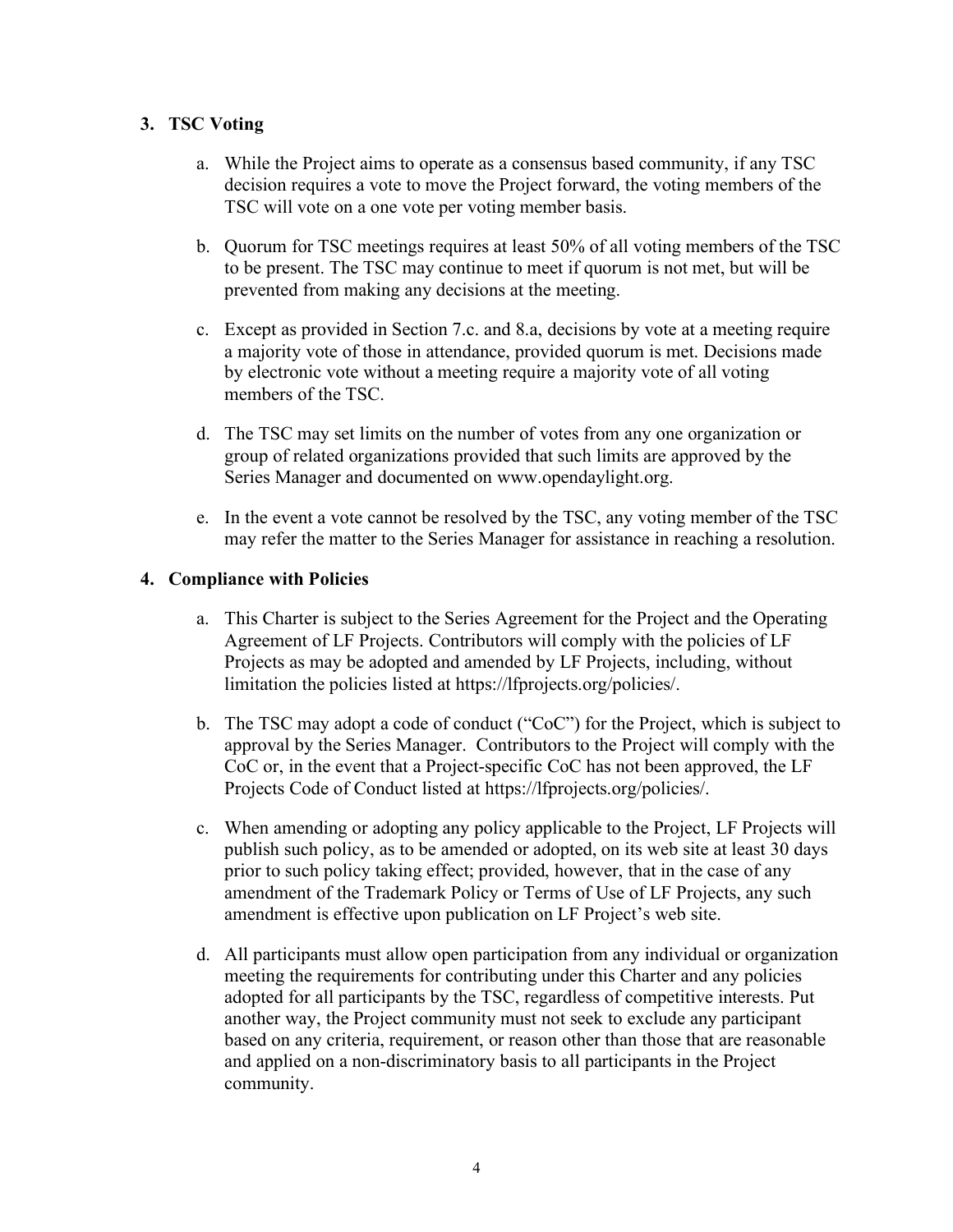e. The Project will operate in a transparent, open, collaborative, and ethical manner at all times. The output of all Project discussions, proposals, timelines, decisions, and status should be made open and easily visible to all. Any potential violations of this requirement should be reported immediately to the LF Projects Manager.

# **5. Community Assets**

- a. LF Projects shall hold title to all trade or service marks used by the Project ("Project Trademarks"), whether based on common law or registered rights. Project Trademarks shall be transferred and assigned to LF Projects to hold on behalf of the Project. Any use of any Project Trademarks by participants in the Project shall be in accordance with the license from LF Projects and inure to the benefit of LF Projects.
- b. The Project shall, as permitted and in accordance with such license from LF Projects, develop and own all Project GitHub and social media accounts, and domain name registrations created by the Project community.
- c. Under no circumstances shall LF Projects be expected or required to undertake any action on behalf of the Project that is inconsistent with the tax-exempt status or purpose, as applicable, of LFP, Inc. or LF Projects, LLC.

### **6. General Rules and Operations.**

- a. The Project will:
	- i. engage in the work of the project in a professional manner consistent with maintaining a cohesive community, while also maintaining the goodwill and esteem of LF Projects, LFP, Inc. and other partner organizations in the open source software community; and
	- ii. respect the rights of all trademark owners, including any branding and trademark usage guidelines.

### **7. Intellectual Property Policy**

- a. Participants acknowledge that the copyright in all new contributions shall be retained by the copyright holder as independent works of authorship and that no contributor or copyright holder will be required to assign copyrights to the Project.
- b. Except as described in Section 7.c., all code contributions to the Project are subject to the following:
	- i. All new inbound contributions of code to the Project must be made using the Eclipse Public License, v 1.0 (available here https://www.eclipse.org/legal/epl-v10.html, the "Project License").